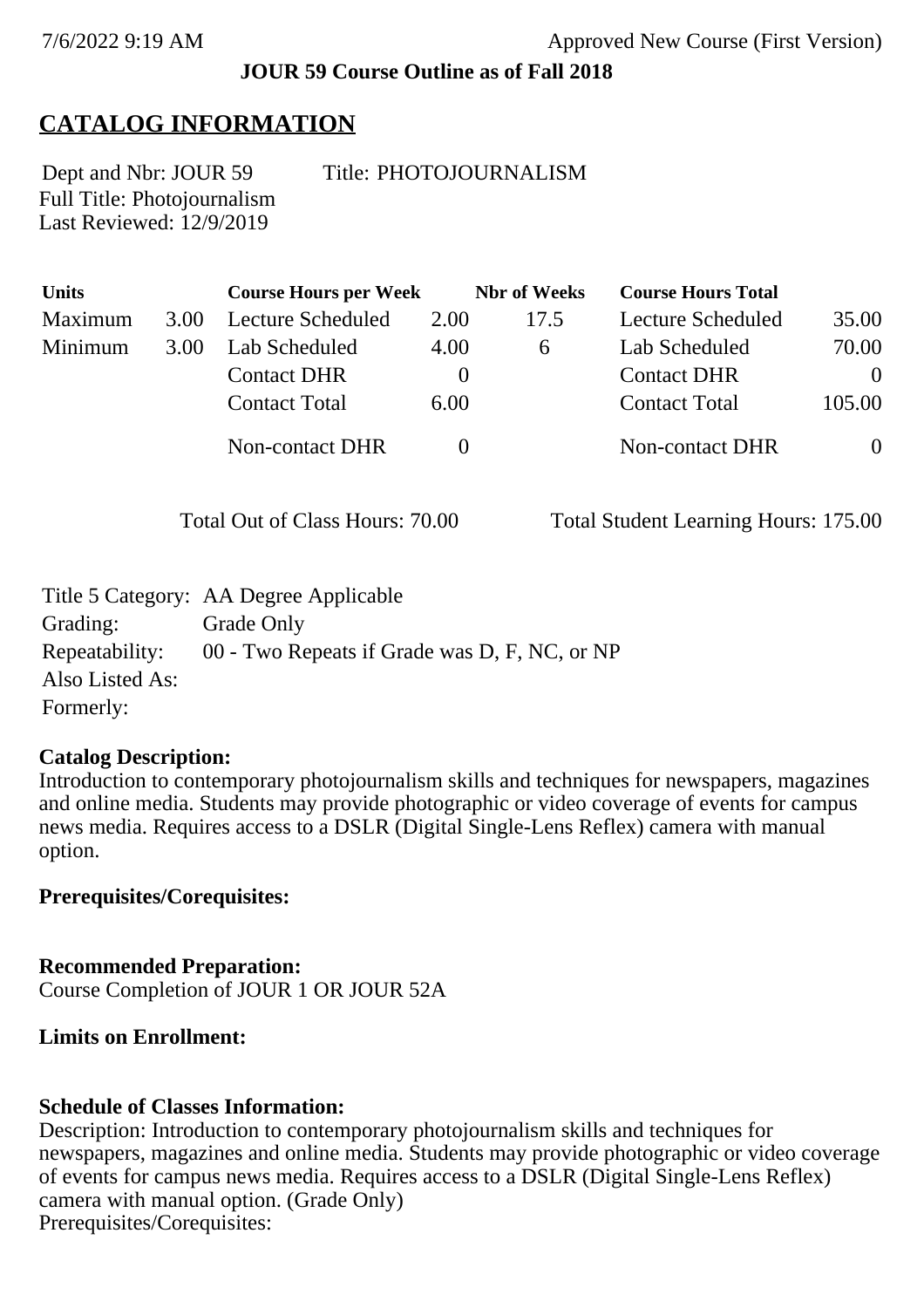# **ARTICULATION, MAJOR, and CERTIFICATION INFORMATION:**

| <b>AS Degree:</b><br><b>CSU GE:</b> | Area<br><b>Transfer Area</b> |            |                  | Effective:<br>Effective: | Inactive:<br>Inactive: |
|-------------------------------------|------------------------------|------------|------------------|--------------------------|------------------------|
| IGETC:                              | <b>Transfer Area</b>         |            |                  | Effective:               | Inactive:              |
| <b>CSU Transfer:</b> Transferable   |                              | Effective: | <b>Fall 2018</b> | Inactive:                |                        |
| <b>UC</b> Transfer:                 |                              | Effective: |                  | Inactive:                |                        |

**CID:**

## **Certificate/Major Applicable:**

[Both Certificate and Major Applicable](SR_ClassCheck.aspx?CourseKey=JOUR59)

# **COURSE CONTENT**

## **Student Learning Outcomes:**

Upon completion of the course, students will be able to:

- 1. Demonstrate competency in the technical and aesthetic aspects of the photographic and video processes in journalistic storytelling endeavors.
- 2. Demonstrate an understanding of the history and development of photojournalism.
- 3. Use appropriate news, ethical and legal judgment in planning, pursuing and creating photojournalism works and assignments, including shooting both photo and video and applying Associated Press Style and basic newswriting skills.
- 4. Edit photos and videos.
- 5. Create an online and hardcopy portfolio of photo and video work.

# **Objectives:**

Upon completion of this course, students will be able to:

- 1. Anticipate and solve the demands associated with taking photos or shooting video on location and meeting print and web publication deadlines for The Oak Leaf or other publication.
- 2. Solve problems regarding on-the-spot decision making of lens, ISO, exposure and angle choice when covering a photo story; and solve problems with regards to audio, lighting, shooting and editing a video story.
- 3. Relate the impact of the history of photojournalism to its current use and status.
- 4. Apply principles and skills of photojournalism to the creation of photo and video story assignments.
- 5. Analyze photojournalism ethics and apply the principles to their own efforts.
- 6. Use computer software programs to edit and process images and videos to professional standards.
- 7. Evaluate subjects based on news, interest, value and marketability.
- 8. Create an online photo slideshow or video story.
- 9. Create, critique and edit photographs to assemble a cohesive print or digital portfolio to showcase their photographic and/or video abilities.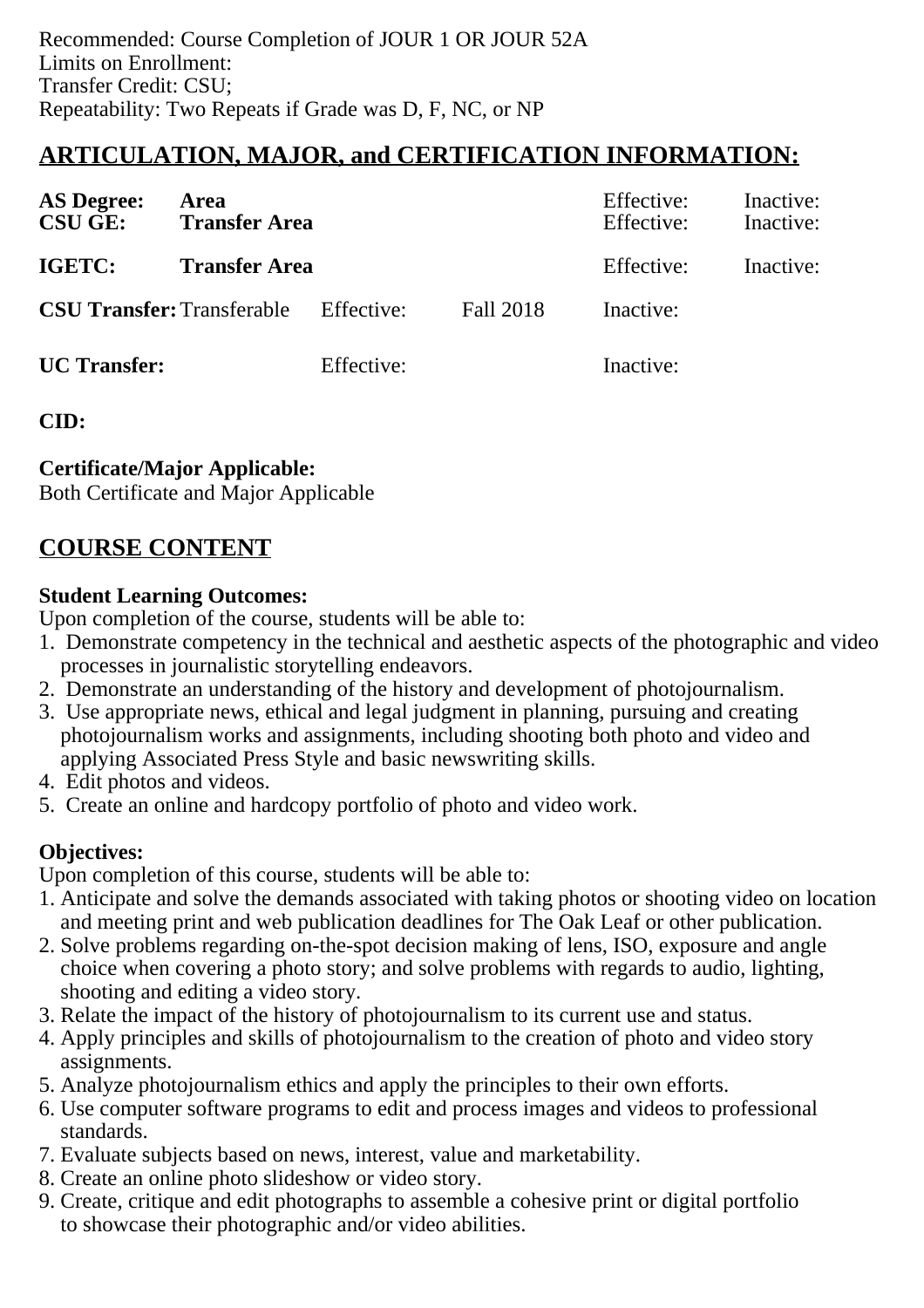## **Topics and Scope:**

- I. The History of Photojournalism
	- A. Important photographers and their work
	- B. Important periods and the work produced
- II. Photographic Techniques for Photojournalists
	- A. Camera choices
	- B. Determining exposure quickly
	- C. Lenses and lens choice
	- D. Focusing techniques
	- E. Digital media
- III. Image Characteristics
	- A. Composition
	- B. Lighting
	- C. Timing
	- D. Perspective
- IV. Photojournalism
	- A. Feature
	- B. Sports
	- C. Spot news
	- D. Photo-Illustration
	- E. Editorial portraits
	- F. Self-generated stories
	- G. Documentary photography
	- H. Photo Essays
	- I. Legal issues in photojournalism
	- J. Ethical issues in photojournalism
- V. News Writing and Associated Press (AP) Style
	- A. Basic news story writing
	- B. Writing cutlines/captions
	- C. Associated Press (AP) Style
- VI. Analyzing Photographs
	- A. Analyze and critique photographs
	- B. Analyze and critique layouts
	- C. Words and pictures
	- D. The photo editing process
- VII. Photo editing programs and techniques
	- A. Image editing systems
	- B. Editing best practices
	- C. File types and transmission
- VIII. Shooting Video
	- A. Audio
	- B. Lighting
	- C. Sound editing
	- D. Video editing
- IX. The Working Portfolio
	- A. Presentation styles
		- B. Assembly
	- C. Online portfolio
- X. The Business of Photojournalism
	- A. Selling your work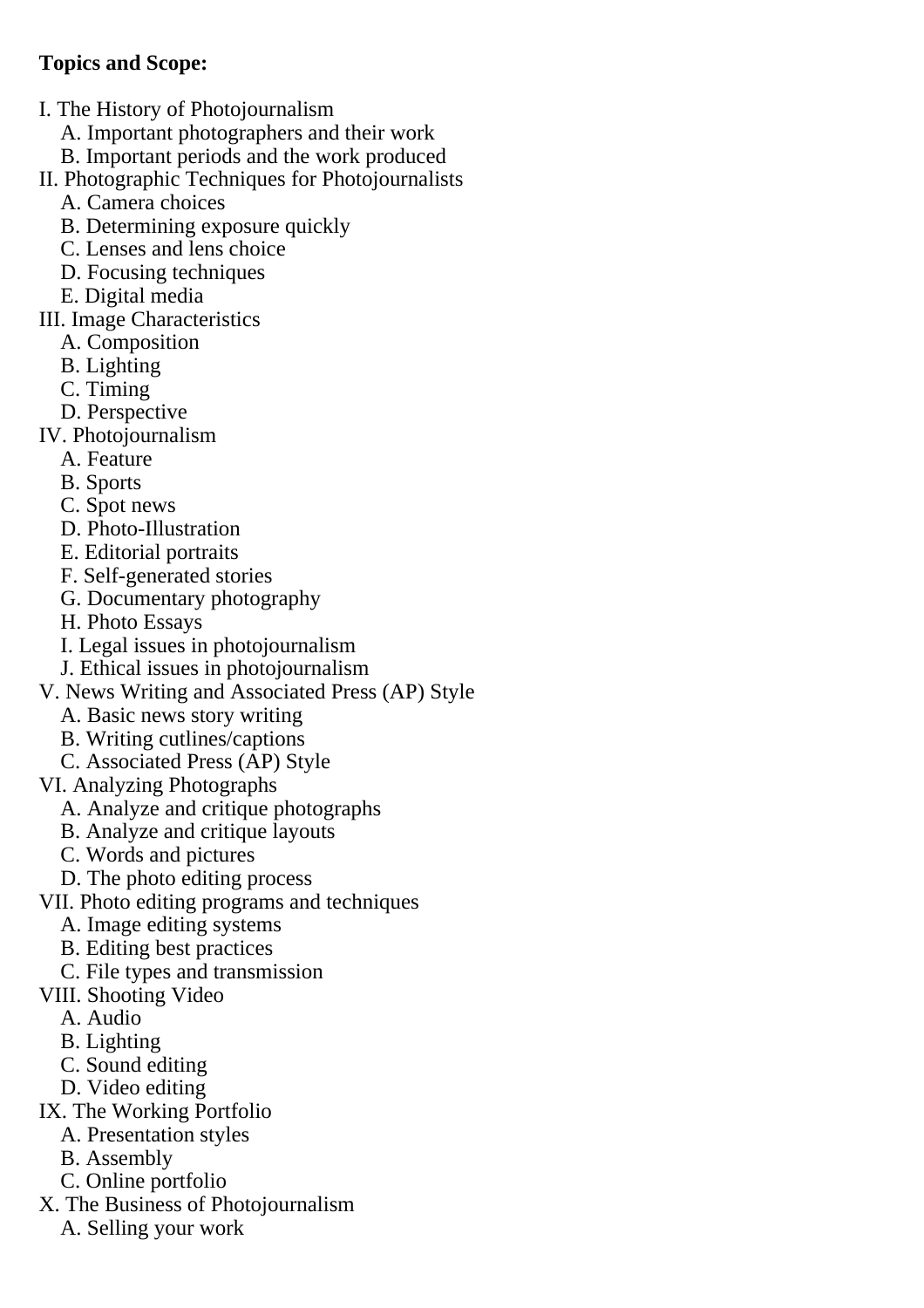B. Copyright and usage issues

C. Social media marketing

XI. Career Opportunities in Photojournalism

- A. Full-time employment
- B. Freelance opportunities
- C. Preparation for employment
- D. Related opportunities

All topics are covered in both the lecture and lab parts of the course.

## **Assignment:**

Lecture-related assignments 1. Quizzes (1-2)

2. Class critiques

Lab-related assignments

- 1. Weekly photo or video assignments
- 2. Photograph or video assignments for campus publications/websites

Lecture- and lab-related assignments

1. Portfolio of work and/or final project

# **Methods of Evaluation/Basis of Grade:**

**Writing:** Assessment tools that demonstrate writing skills and/or require students to select, organize and explain ideas in writing.

Cutlines/photo captions, critiques

**Problem Solving:** Assessment tools, other than exams, that demonstrate competence in computational or noncomputational problem solving skills.

Weekly photo assignments, photography for campus publication

**Skill Demonstrations:** All skill-based and physical demonstrations used for assessment purposes including skill performance exams.

Portfolio and/or final project

**Exams:** All forms of formal testing, other than skill performance exams.

Quizzes to include true/false, completion, short answer  $\begin{array}{ccc} \text{Exams} \\ \text{10 - 20\%} \end{array}$ 

**Other:** Includes any assessment tools that do not logically fit into the above categories.

| Writing |  |
|---------|--|
| 5 - 10% |  |

| Problem solving |  |
|-----------------|--|
| $20 - 30\%$     |  |
|                 |  |

| <b>Skill Demonstrations</b> |  |
|-----------------------------|--|
| $40 - 50\%$                 |  |